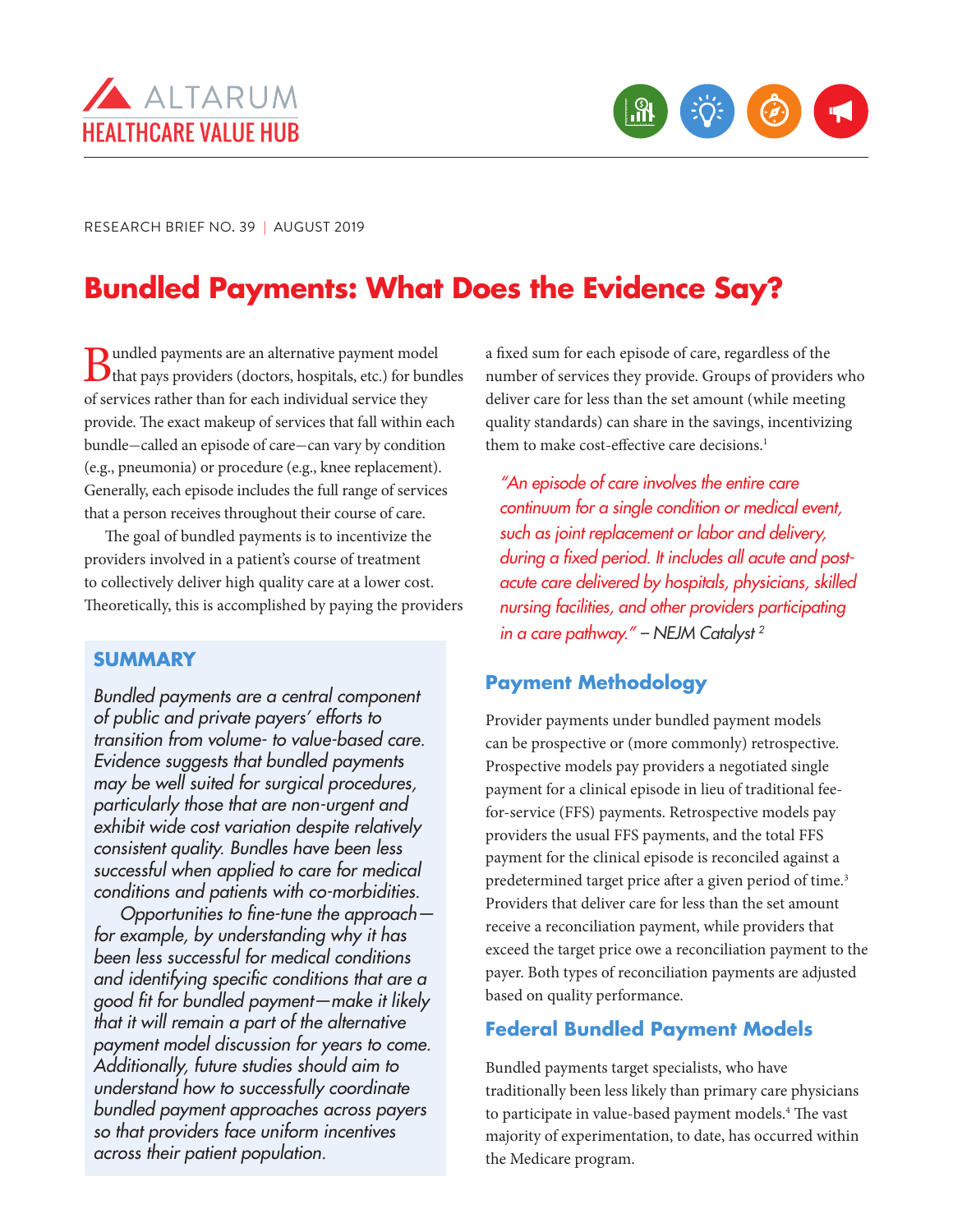As of 2019, bundled payment models in Medicare include:

- Bundled Payments for Care Improvement—Models 1-4
- Comprehensive Care for Joint Replacement
- Oncology Care Model
- Bundled Payment for Care Improvement—Advanced

Two additional experiments—Episode Payment Models and Cardiac Rehabilitation Incentive Payments were scheduled to begin in 2018 but were canceled by the U.S. Department of Health and Human Services in 2017. Descriptions of active models and their implementation timelines are provided in Table 1 and Figure 1.

# **What Does the Evidence Say?**

Reliably assessing bundled payment models' effectiveness is difficult due to the initiatives' voluntary natures. All models except Comprehensive Care for Joint Replacement (CJR) allow providers to withdraw from the program if they start to lose money, which skews evaluation results. Additionally, it is likely that organizations that choose to participate are inherently different from those who do not (and serve as the control group to which participants are compared).<sup>5</sup> Nevertheless, best available evidence suggests that some models are more effective than others at reducing costs without negatively affecting quality of care.<sup>6</sup>

#### **Bundled Payment for Care Improvement**

Evaluations of Bundled Payment for Care Improvement (BPCI), which bundles provider payments for up to 48 medical conditions and procedures, have shown mixed results. Current evidence suggests that the model is more effective when applied to surgical procedures, rather than medical conditions.

The vast majority of BPCI data comes from BPCI Model 2—the largest of the four models tested. Participating providers most commonly opted to receive bundled payments for major joint replacement of the lower extremity, commonly known as hip and knee replacements.7

*The goal of bundled payments is to incentivize the providers involved in a patient's course of treatment to deliver high-quality care at a lower cost.* 

Studies show that BPCI participation reduced hospitals' per-episode costs of care without affecting mortality, readmissions or related emergency department visits.<sup>8,9</sup> Additionally, patient-reported outcomes, like satisfaction and pain level, were either unaffected or improved.<sup>10</sup>

One study found that approximately half of hospitals' savings stemmed from changes in the provision of post-acute care. Hospital executives cited reductions in skilled nursing facility referrals, greater use of home care supports and better coordination with skilled nursing facilities through electronic health record integration and employing care coordinators as strategies for success.<sup>11</sup> Ultimately, reward payments to providers exceeded perepisode savings—therefore, BPCI did not generate savings to the Medicare program.12

Early evidence on bundled payments for medical conditions (as opposed to procedures) is less promising. A 2018 study of five common conditions—congestive heart failure, pneumonia, chronic obstructive pulmonary disease, sepsis and acute myocardial infarction (a.k.a. heart attack)—under BPCI found no significant changes in cost or quality between participating hospitals and a control group.13

Potential reasons for the discrepancy in results for medical conditions and procedures include:

- An inability to use inpatient admission to trigger a condition-specific episode of care (medical conditions begin *before* a person is hospitalized, whereas surgical procedures do not).
- Care for medical conditions may take longer to redesign than care for surgical procedures.
- Reducing the use of post-acute care without negatively affecting quality may be more difficult when treating medical conditions than after surgical procedures.<sup>14</sup>

At the time of this writing, little research has been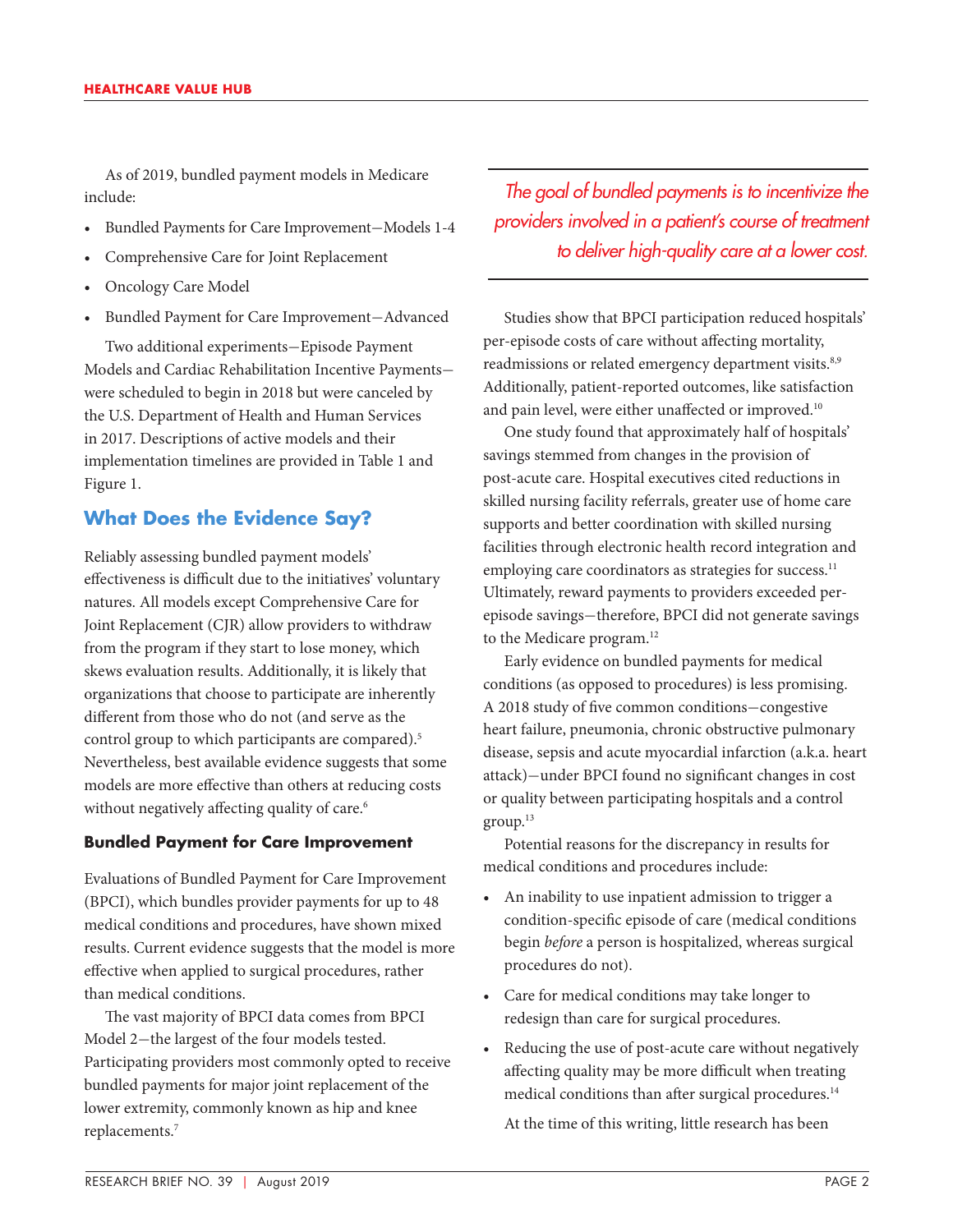# **Bundled Payment Models Administered by the Centers for Medicare & Medicaid Services**

|                                | Conditions/<br><b>Treatments</b>                                            | <b>Episode of Care</b>                                                                                                                                                                                                              | <b>Type of Payment</b>                                                      | <b>Mandatory</b><br>for Certain<br><b>Providers?</b> | <b>Active as</b><br>of July<br>2019?* |
|--------------------------------|-----------------------------------------------------------------------------|-------------------------------------------------------------------------------------------------------------------------------------------------------------------------------------------------------------------------------------|-----------------------------------------------------------------------------|------------------------------------------------------|---------------------------------------|
| <b>BPCI</b><br>Model 1         | All Medicare<br>Severity<br>Diagnosis<br><b>Related Groups</b><br>(MS-DRGs) | All services provided during an inpatient stay<br>in an acute care hospital                                                                                                                                                         | Retrospective (lump sum<br>for hospitals; FFS for<br>physicians)            | No                                                   | No                                    |
| <b>BPCI</b><br>Model 2         | 48 clinical<br>episodes<br>(all inpatient)                                  | All services provided during an inpatient stay<br>in an acute care hospital, post-acute care and<br>all related services during the episode of care,<br>which end either 30, 60 or 90 days after<br>hospital discharge              | Retrospective (FFS +<br>reconciliation payment)                             | <b>No</b>                                            | <b>No</b>                             |
| <b>BPCI</b><br>Model 3         | 48 clinical<br>episodes<br>(all inpatient)                                  | All post-acute care services provided within 30<br>days of discharge from an acute care hospital,<br>which end either 30, 60 or 90 days after<br>initiation                                                                         | Retrospective (FFS +<br>reconciliation payment)                             | <b>No</b>                                            | <b>No</b>                             |
| <b>BPCI</b><br>Model 4         | 48 clinical<br>episodes<br>(all inpatient)                                  | All services provided during an inpatient<br>stay in the acute care hospital and related<br>readmissions for 30 days after hospital<br>discharge                                                                                    | Prospective<br>(single lump sum)                                            | <b>No</b>                                            | No                                    |
| <b>BPCI</b><br><b>Advanced</b> | 32 clinical<br>episodes<br>(29 inpatient;<br>3 outpatient)                  | All services provided within 90 days of an<br>inpatient admission to an acute care hospital<br>or at the start of an outpatient procedure                                                                                           | Retrospective (FFS +<br>reconciliation payment)                             | <b>No</b>                                            | Yes                                   |
| CIR                            | Hip and knee<br>replacements<br>(inpatient)                                 | All services related to a hip or knee<br>replacement during an inpatient stay in the<br>acute care hospital, post-acute care and all<br>related services during the episode of care,<br>which ends 90 days after hospital discharge | Retrospective (FFS +<br>reconciliation payment)                             | Yes                                                  | Yes                                   |
| <b>OCM</b>                     | Chemotherapy                                                                | All Medicare Part A and Part B services<br>and certain Part D services provided within<br>six months of a beneficiary's chemotherapy<br>initiation                                                                                  | Retrospective (monthly<br>care management fees +<br>reconciliation payment) | <b>No</b>                                            | Yes                                   |

*\** See implementation timeline (Figure 1) for detailed information.

### **Figure 1**

# **Bundled Payment Models: Implementation Timelines**



*Source: Kaiser Family Foundation,* Side-by-Side Comparison: Medicare Bundled Payment Models *(n.d.) https://www.kff.org/interactive/ side-by-side-comparison-medicare-bundled-payment-models/*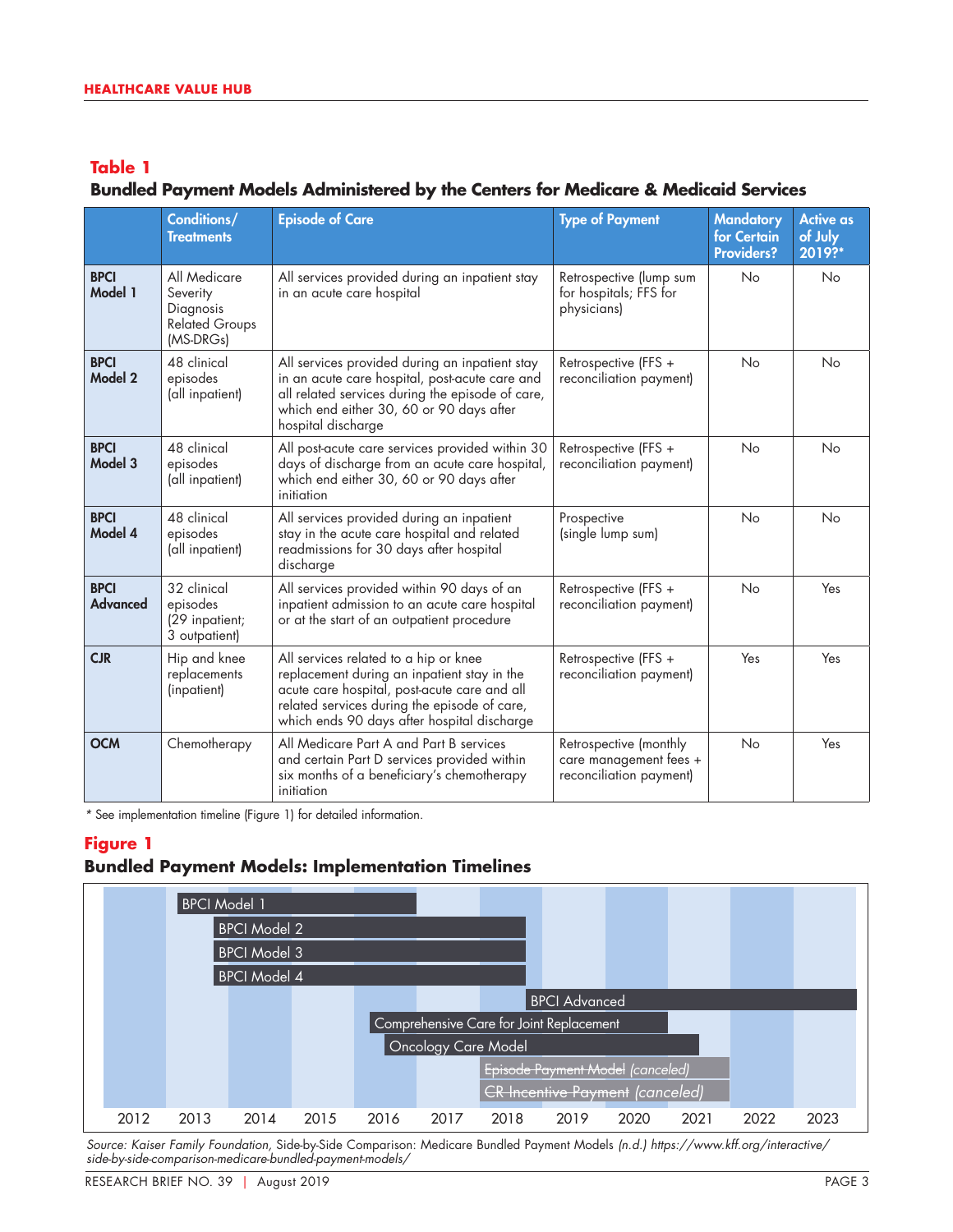conducted to confirm or disprove these theories.

Lessons learned from BPCI Models 2-4 have contributed to the "new and improved" BPCI Advanced, which began in October 2018. This model will test inpatient and, for the first time, outpatient episodes of care. Also for the first time, it will hold participants accountable for performing on two standardized quality measures across all episodes—readmissions and advanced care plans. Previously, participants could propose and seek Medicare approval for their own quality measures.<sup>15</sup>

The Center for Medicare & Medicaid Innovation (CMMI) is optimistic that BPCI Advanced will better achieve savings to the Medicare program without negatively affecting quality, although the model has yet to be evaluated.16 Moreover, because many participating providers have opted for condition-specific bundles, the BPCI Advanced will likely contribute to our knowledge of successful approaches for non-procedural bundles.<sup>17,18</sup>

#### **Comprehensive Care for Joint Replacement**

Hip and knee replacements are prime procedures for bundled payments because the episodes of care are fairly routine with wide variation in cost under fee-for-service arrangements. Additionally, health outcomes are easy to measure because the patient population is generally healthy, with few complex health conditions that muddy results.

Studies of the Comprehensive Care for Joint Replacement (CJR) model, which bundles payments for hip and knee replacements, have documented reductions in per-episode spending with no effect on healthcare quality, although payment reductions were smaller than those observed under BPCI. Like BPCI, reward payments to providers ultimately negated savings to the Medicare program.19,20 Another study found that only half (48%) of participating hospitals produced savings, and there was wide variation in savings among hospitals in the same market. Hospitals that achieved savings tended to be larger, with a higher volume of procedures and were more likely to be a nonprofit or teaching hospital and be integrated with post-acute care facilities.<sup>21</sup>

Unlike other models (BPCI and OCM), CJR is mandatory for providers operating in certain metropolitan service areas. This distinction could explain the difference

*Bundled payments generally work well for routine procedures with wide variation in cost under fee-for-service payments.*

in per-episode savings from knee and hip replacement episodes under BPCI versus those under CJR, as BPCI had a greater percentage of participants with characteristics linked to success. These findings demonstrate that the results of one bundled payment model may not be generalizable to other models and that certain hospitals may face additional barriers to success that discourage participation in voluntary programs.

Smaller incentives in the first year of CJR may also account for the lesser savings compared to BPCI.<sup>22</sup> Future studies should monitor the effect of incentive size on perepisode savings as the incentives increase over time.

#### **Oncology Care Model**

The Oncology Care Model (OCM), which bundles payments for services related to chemotherapy, is unique in that it includes commercial payers (in addition to Medicare) to more strongly incentivize care transformation.23 As of 2019, relatively little is known about OCM's impact on costs. CMMI estimates of total Medicare spending (using data from the first six months of the program) suggest that there is an 85 percent chance that OCM is achieving "some level of savings."24 However, these savings are unlikely to offset incentive payments made to participating providers. OCM's impact on quality is similarly unknown. Future research will clarify these effects as more data becomes available.25

# **State-Level Bundled Payment Initiatives**

Fifteen states and Puerto Rico have implemented episodes of care programs as of 2019 (see Figure 2).<sup>26</sup> Tennessee's Episodes of Care Initiative is innovative in that it bundles payments across public and private payers and has achieved largely positive results. Arkansas' Episode-based Care Delivery model is also praised for bundling payments across payers, but its results have been mixed.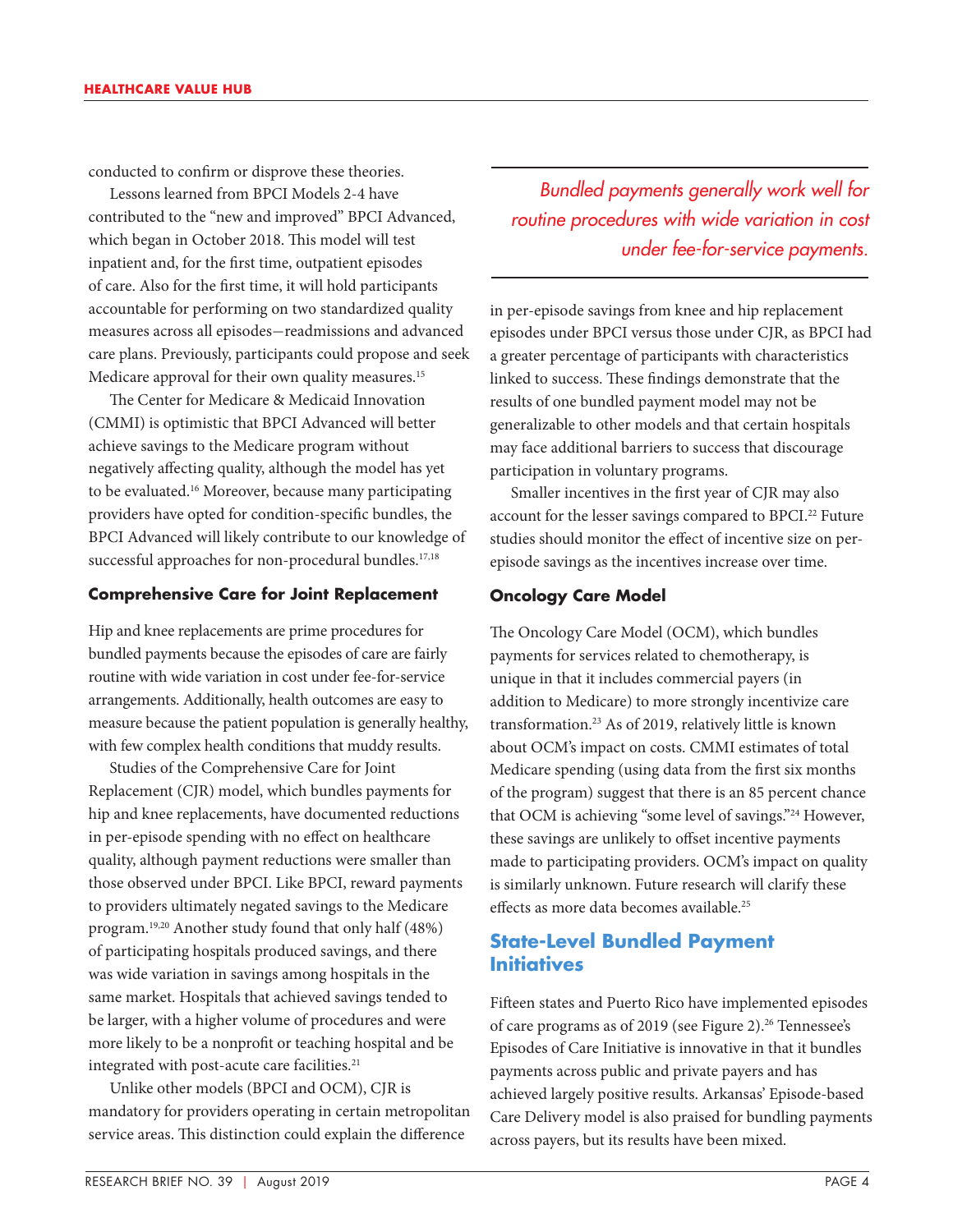# **Figure 2 States with Episodes of Care Programs**



*Source: Change Healthcare,* Value-Based Care in America: State-by-State *(2019). Fifteen states and Puerto Rico have episodes of care programs as of 2019.*

#### **Tennessee's Episodes of Care Initiative**

Tennessee implemented episode of care payments with four major commercial payers, all three TennCare (Medicaid) Managed Care Organizations and CoverKids (the Children's Health Insurance Program) in 2015.27 Initial episodes focused on three service bundles—total joint (i.e. hip and knee) replacement, hospitalization for acute asthma exacerbation and pregnancy—with 45 more bundles introduced between the initial set and July 2019.28 Commercial sector organizations participate in a rewards-only program, while Medicaid Managed Care Organizations also face penalties for poor performance.<sup>29</sup> The state's employee benefit plans transitioned to mandatory participation in 2017.

*Payment methodology:* Tennessee's initiative retrospectively bundles payments for providers. Providers are initially paid on a fee-for-service basis and payments are reconciled against spending benchmarks at the end of a given performance period (typically lasting one year). Those whose average spending falls below the "commendable" benchmark while meeting quality standards share in the savings, while providers whose average spending falls above the "acceptable" benchmark must reimburse the payer for part of the overage. Reimbursement for providers with acceptable but not commendable average spending levels remains the same.<sup>30</sup>

*Results:* Tennessee's episodes of care model decreased

spending by \$10.8 million (for three bundles) in 2015, \$14.5 million (for eight bundles) in 2016 and \$28.6 million (for 19 bundles) in 2017. Only two bundles—acute percutaneous coronary intervention and bariatric surgery (both introduced in 2017)—failed to produce savings. The vast majority of quality metrics remained the same or improved.<sup>31</sup>

Overall, financial rewards paid to providers exceeded financial penalties in each of the three years evaluated. However, penalties exceeded rewards for over half of the bundles implemented in 2017, indicating that some providers have struggled to meet spending benchmarks for these procedures/conditions.32

#### **Arkansas' Episode-based Care Delivery**

Arkansas implemented bundled payments in 2012 through a public-private partnership between two insurance companies and the state's Medicaid program.<sup>33</sup> The initiative began when Arkansas Medicaid, Arkansas Blue Cross and Blue Shield (BCBS) and QualChoice of Arkansas partnered to create the Arkansas Health Care Payment Improvement Initiative (AHCPI).<sup>34</sup> AHCPI aims to incentivize providers to deliver higher quality, less costly care using two primary strategies—a total cost of care patient-centered medical home program and an episodes of care model.<sup>35</sup>

*Payment methodology:* Providers participating in AHCPI's episodes of care model are paid on a fee-forservice basis for up to 11 distinct episodes of care.<sup>36</sup> FFS payments are risk-adjusted to ensure that providers are not unfairly penalized for treating less healthy (i.e. higherrisk) patients.37

As in Tennessee, participating providers' average per episode costs are compared to pre-determined spending benchmarks at the end of each performance period (lasting one year). Providers whose average spending falls below the "commendable" benchmark while meeting quality standards share in the savings, while providers whose average spending falls above the "acceptable" benchmark must reimburse the payer for part of the overage. Reimbursement for providers with acceptable but not commendable average spending levels remains the same.<sup>38</sup>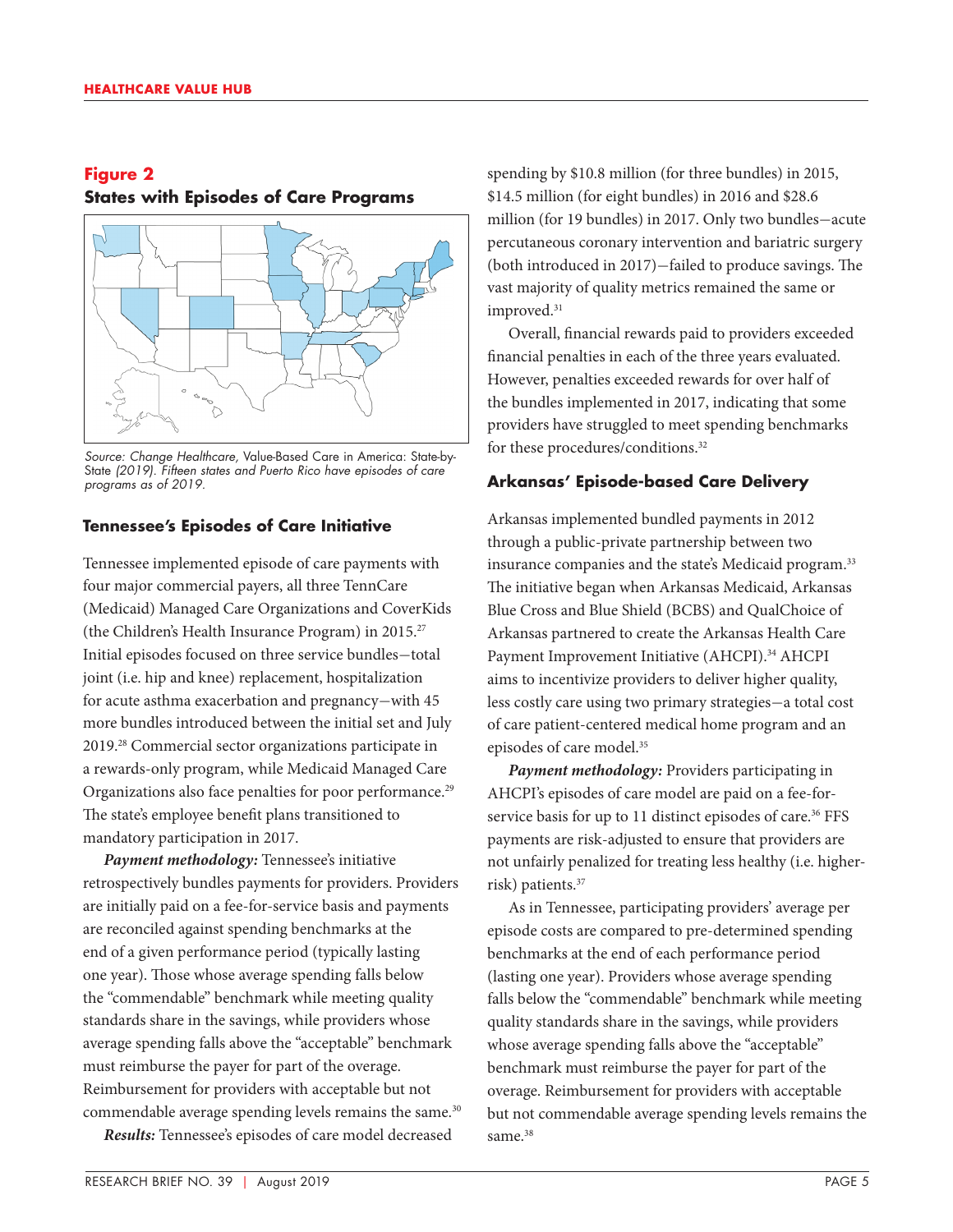### **Multi-Payer Episodes of Care Participation in Arkansas, 2018**

| <b>Episode</b>                           | <b>Arkansas</b><br><b>Medicaid</b> | <b>Arkansas BCBS</b> | <b>QualChoice</b> |
|------------------------------------------|------------------------------------|----------------------|-------------------|
| <b>Upper Respiratory Infection</b>       |                                    |                      |                   |
| Perinatal                                |                                    |                      |                   |
| Congestive Heart Failure                 |                                    |                      |                   |
| <b>Total Joint Replacement</b>           |                                    |                      |                   |
| Colonoscopy                              |                                    |                      |                   |
| Cholecystectomy (Gallbladder Removal)    |                                    |                      |                   |
| Tonsillectomy                            |                                    |                      |                   |
| <b>Oppositional Defiance Disorder</b>    |                                    |                      |                   |
| Coronary Artery Bypass Grafting          |                                    |                      |                   |
| Asthma                                   |                                    |                      |                   |
| Chronic Obstructive Pulmonary Disease    |                                    |                      |                   |
| Attention Deficit Hyperactivity Disorder |                                    |                      |                   |
| Percutaneous Coronary Intervention       |                                    |                      |                   |

*Source: Arkansas Health Care Payment Improvement Initiative,* A Spotlight on the 3rd Annual Statewide Tracking Report *(April 2018).*

*Results:* Results from Arkansas' initiative are difficult to generalize given the substantial variation in episode participation across payers. As of 2018, Arkansas Medicaid offered bundles for 13 conditions/procedures, while Arkansas BCBS and QualChoice of Arkansas offered bundles for 10 and 4 episodes, respectively (see Table 2).<sup>39</sup>

Although bundles implemented across payers were identical in design, independently established performance thresholds for rewards and penalties prevents a reliable comparison of results. Additionally, performance data for 2015 (the most recent year from which data is available) was reported only for Arkansas Medicaid and Arkansas BCBS; QualChoice data was not reported due to upgrades to the insurers' episode reporting and payment bundling software at the time of evaluation.<sup>40</sup>

Available information suggests that Arkansas' model's impact on quality and costs has been mixed (see Table 3). Nonetheless, impressive improvements have been documented for specific measures reported by specific

payers. Examples include an 87 percent increase in the rate of COPD 30-day follow up visits with a physician from 2014-2015 (reported by Medicaid) and a 67 percent decrease in the rate of acute asthma exacerbation within 30 days after an initial discharge from 2014-2016 (reported by BCBS).<sup>41</sup>

# **Elements of Successful Programs**

While the evidence on bundled payments is still emerging, existing analyses have shed light on certain elements that help ensure providers' success. As mentioned previously, bundled payments generally work well for routine procedures with wide variation in cost under fee-for-service payments. They are also better suited for relatively healthy patients with no more than one complex health condition.

Table 4 outlines nine lessons learned from the early experiences of providers and four factors that contribute to effective bundled payment model design.<sup>42</sup>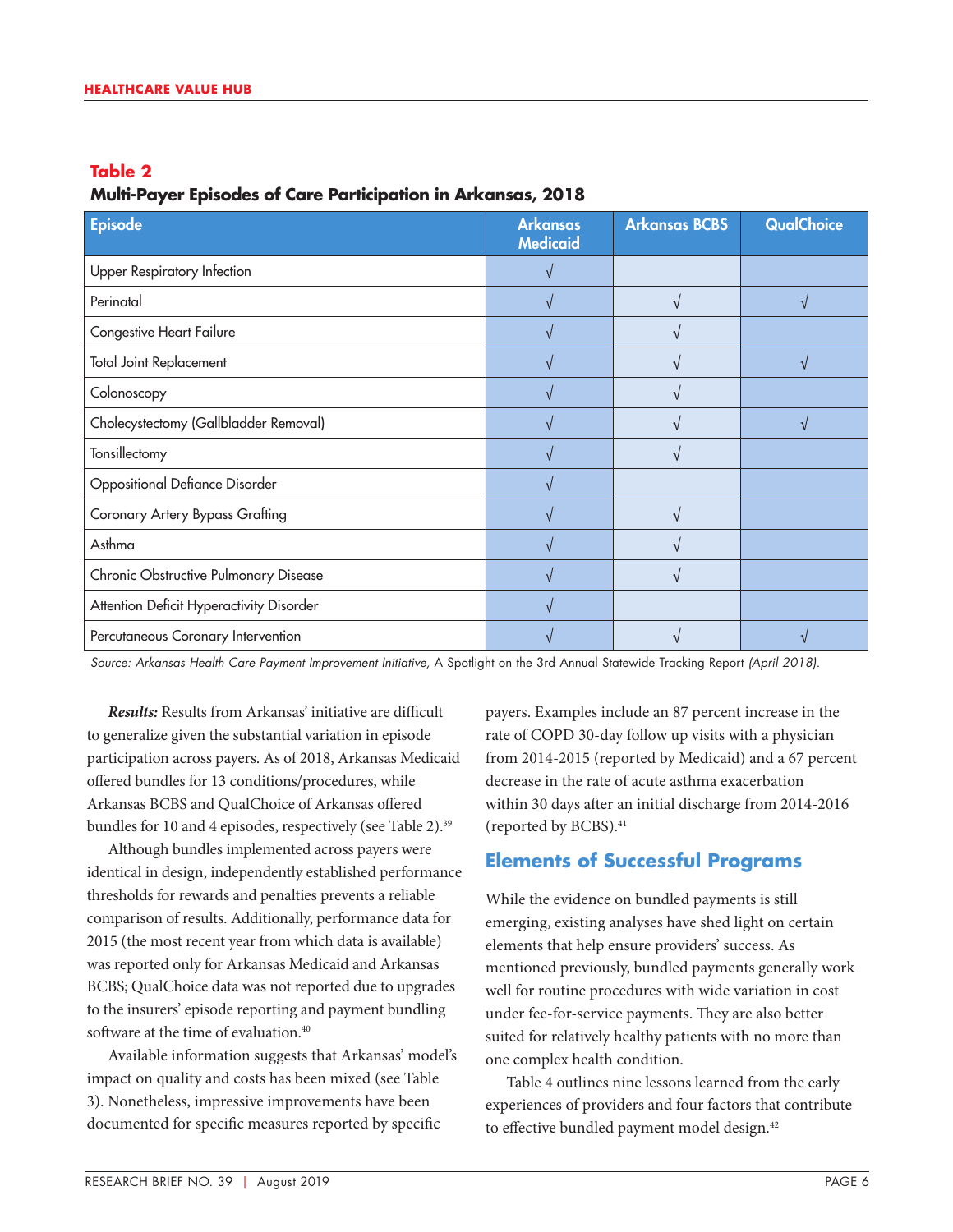## **Select Findings from the Arkansas Episode-Based Care Delivery Model**

| <b>Quality Measures</b>                                          | <b>Arkansas Medicaid</b>           | <b>Arkansas BCBS</b>                                                  |  |  |  |
|------------------------------------------------------------------|------------------------------------|-----------------------------------------------------------------------|--|--|--|
| <b>C-Section Rate</b>                                            | $\downarrow$ 6.7% from 2012-15     | $\downarrow$ 2.8% from 2014-15                                        |  |  |  |
| 30-Day All-Cause Readmission Rate for Total Joint<br>Replacement | ↑4.7% from 2012-15                 | $\downarrow$ 0.6% from 2012-15                                        |  |  |  |
| COPD Rate of Physician Follow Up Visit Within 30<br>Days         | 个87.4% from 2014-15                | $\sqrt{3.2\%}$ from 2014-15                                           |  |  |  |
| Congestive Heart Failure Average Length of Stay                  | $\downarrow$ 0.6 days from 2014-15 | $\downarrow$ 0.7 days from 2014-15                                    |  |  |  |
| <b>Cost Measures</b>                                             |                                    |                                                                       |  |  |  |
| Average Perinatal Episode Cost                                   | ↑ 0.29% from 2014-15               | ↑ 1.3% from 2014-15 after<br>$\downarrow$ 1.6% from 2013-14           |  |  |  |
| <b>Tonsillectomy Average Cost</b>                                | $\downarrow$ 0.5% from 2014-15     | $\downarrow$ 5.2% from 2014-15 after<br>$\uparrow$ 17.5% from 2013-14 |  |  |  |

*Source: Arkansas Health Care Payment Improvement Initiative,* 3rd Annual Statewide Tracking Report *(May 2017).* Note: QualChoice data was not reported due to upgrades to the insurers' episode reporting and payment bundling software at the time of evaluation.

# **Lingering Challenges**

Meeting cost and quality benchmarks under bundled payment models is harder for providers treating patients with co-morbidities or health-related social needs beyond their control.<sup>43</sup> In the case of patients with two or more chronic health conditions, for example, it may be difficult to identify which condition caused an unplanned hospital readmission and determine which provider should be held accountable. Furthermore, the voluntary nature of these programs makes it likely that providers will withdraw if they feel they are at risk of being unfairly penalized.

# **Conclusion**

Best available evidence suggests that bundled payments *for some surgical procedures* control costs without negatively affecting quality. The payment approach may be particularly well suited for procedures that are non-urgent and predictable with wide variation in cost, despite consistent quality. Nevertheless, it is increasingly apparent that the use of bundled payments alone will not lower costs, improve quality and eliminate all unnecessary care.

More research is needed to assess bundled payments' long-term impact, understand why they have been less successful for medical conditions and identify specific conditions that are a good fit for bundled payment models. The Dell Medical School at The University of Texas-Austin's Musculoskeletal Institute, for example, has had some success bundling services related to degenerative joint disease.<sup>44</sup>

Future studies should also compare bundled payments to other alternative payment models to determine which best incentivizes providers to meet cost and quality goals. For example, comparative research is lacking with regards to bundled payments and global budgets, which prospectively pay providers a lump sum annually to address the needs of a given population.45 Issues related to provider readiness—such as an insufficient understanding of how to support providers that do not exhibit characteristics linked to success under bundled payment models—must also be addressed. Given these unknowns and the recent implementation of the "new and improved" BPCI Advanced, bundled payments will likely remain an important part of the alternative payment model toolbox for several years to come.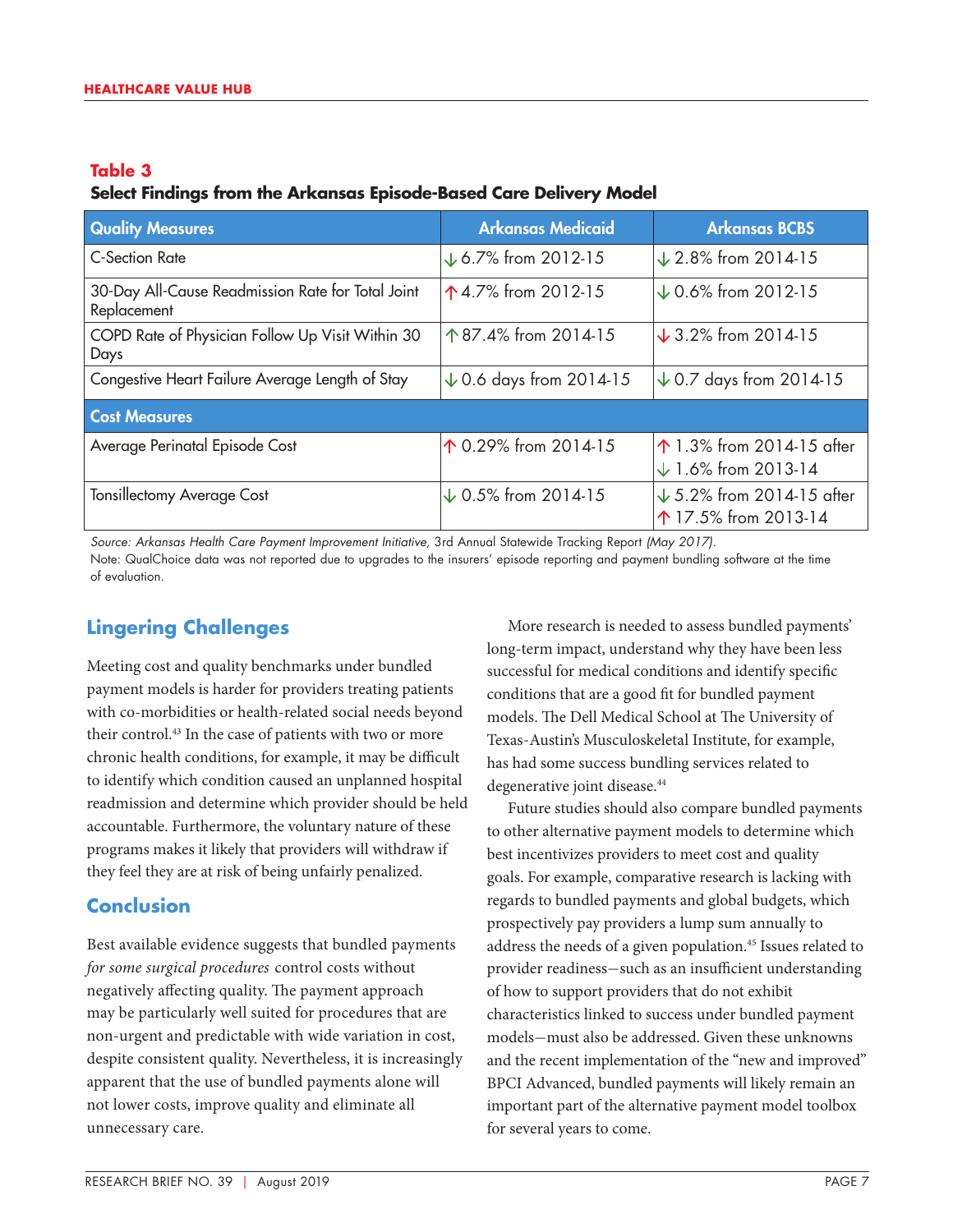#### **Elements of Successful Bundled Payment Programs**

| <b>Recommendations for Participating Providers</b>                                                                                                                                                                                                                                                                  | <b>Recommendations for Model Design</b>                                                                                                                                                                                                                                                                                                                                                                                                                                           |
|---------------------------------------------------------------------------------------------------------------------------------------------------------------------------------------------------------------------------------------------------------------------------------------------------------------------|-----------------------------------------------------------------------------------------------------------------------------------------------------------------------------------------------------------------------------------------------------------------------------------------------------------------------------------------------------------------------------------------------------------------------------------------------------------------------------------|
| Encourage surgeons, hospitalists and other specialists to<br>stay proactive in decisions about patient recovery even<br>after they have left the hospital.                                                                                                                                                          | An episode trigger must be defined by specifying<br>inclusion and exclusion criteria and the duration of the<br>episode of care.                                                                                                                                                                                                                                                                                                                                                  |
| Assign patient care coordinators to assist them with post-<br>discharge care like filling prescriptions and scheduling<br>follow-up appointments.                                                                                                                                                                   | The range of services that are included and the<br>complications and comorbidities that are included and<br>excluded must be defined.                                                                                                                                                                                                                                                                                                                                             |
| Develop consistent care pathways by gaining consensus<br>from all involved providers regarding metrics, guidelines<br>and protocols, and establish a system of governance to<br>monitor and ensure compliance.                                                                                                      | Payments should allow flexibility to shift resources to<br>support a new care model with more developed, better<br>targeted services that reflect patients' needs. Examples<br>include the provision of physical therapy (both on-site<br>and virtual); behavioral health interventions; substance<br>abuse counseling, including smoking cessation; weight<br>loss counseling; and pain management, including<br>weaning patients from dependence on opioid pain<br>medications. |
| Develop internal data systems as well as appropriate<br>provider collaboration and information sharing tools<br>so providers can share data across care teams and<br>throughout an episode of care.                                                                                                                 | The bundle must include outcome measures that matter<br>to patients and that can be used to support continuous<br>quality improvement, including validated measures of<br>pain, functional status, mental health and overall quality<br>of life.                                                                                                                                                                                                                                  |
| Use historical data to understand variation in patient care<br>journeys and their subsequent outcomes to identify what<br>worked well and where inefficiencies can be eliminated.<br>Also, use predictive analysis to understand higher-risk<br>patients who have co-morbidities that can be "bundle-<br>breakers." | Design a default fee-for-service payment structure for<br>higher-risk patients with co-morbidities (i.e., bundle-<br>breakers) or allow providers to secure stop-loss insurance<br>or re-insurance to protect them from unfair penalties.                                                                                                                                                                                                                                         |
| Group episodes of care according to patient health status<br>when negotiating prices.                                                                                                                                                                                                                               |                                                                                                                                                                                                                                                                                                                                                                                                                                                                                   |
| Get patients moving as early as possible after an acute<br>care event.                                                                                                                                                                                                                                              |                                                                                                                                                                                                                                                                                                                                                                                                                                                                                   |
| When appropriate, send patients home by engaging<br>the family in care. For patients with greater care needs,<br>develop a strategy to prioritize patient mobility and<br>reduce time spent in care facilities.                                                                                                     |                                                                                                                                                                                                                                                                                                                                                                                                                                                                                   |
| Encourage patients to quit smoking, attend to any co-<br>morbities (such as diabetes) and address patients' unmet<br>social needs.                                                                                                                                                                                  |                                                                                                                                                                                                                                                                                                                                                                                                                                                                                   |

*Sources: "What Are Bundled Payments?"* NEJM Catalyst *Blog (Feb. 28, 2018); Andrawis, John P., Mark McClellan, and Kevin J. Bozic, "Bundled Payments Are Moving Upstream,"* NEJM Catalyst *Blog (Feb. 26, 2019); and Abecassis, Michael, Hannah Alphs Jackson, and Brian Walsh, "Bundled Payment: Managing Risk by Managing Variability,"* NEJM Catalyst *Blog (Dec. 29, 2015).*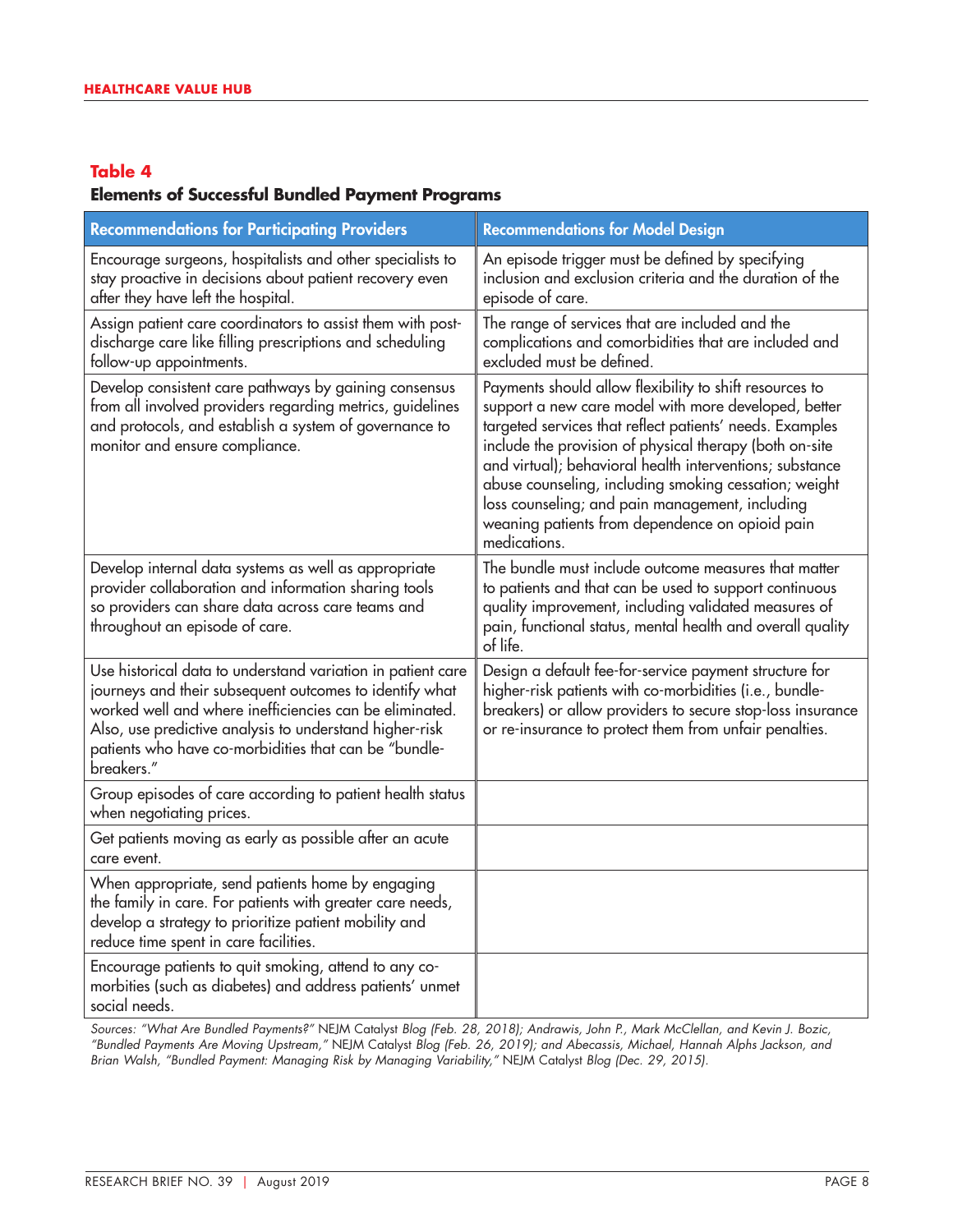# **Notes**

- 1. RevCycle Intelligence, *Understanding the Basics of Bundled Payments in Healthcare: How do bundled payments fit into the growing value-based reimbursement ecosystem?*, *[https://revcycleintelligence.](https://revcycleintelligence.com/news/understanding-the-basics-of-bundled-payments-in-healthcare) [com/news/understanding-the-basics-of-bundled](https://revcycleintelligence.com/news/understanding-the-basics-of-bundled-payments-in-healthcare)[payments-in-healthcare](https://revcycleintelligence.com/news/understanding-the-basics-of-bundled-payments-in-healthcare)* (accessed on June 10, 2019).
- 2. "What Are Bundled Payments?" *NEJM Catalyst* Blog (Feb. 28, 2018). [https://catalyst.nejm.org/what-are](https://catalyst.nejm.org/what-are-bundled-payments/)[bundled-payments/](https://catalyst.nejm.org/what-are-bundled-payments/)
- 3. Centers for Medicare & Medicaid Services, *Bundled Payment for Care Improvement Advanced: Request for Applications*, Baltimore, MD (April 18, 2019).
- 4. Blumenthal, David, and David Squires, *The Promise and Pitfalls of Bundled Payments*, The Commonwealth Fund, New York, N.Y. (Sept. 7, 2016). [https://www.](https://www.commonwealthfund.org/blog/2016/promise-and-pitfalls-bundled-payments) [commonwealthfund.org/blog/2016/promise-and](https://www.commonwealthfund.org/blog/2016/promise-and-pitfalls-bundled-payments)[pitfalls-bundled-payments](https://www.commonwealthfund.org/blog/2016/promise-and-pitfalls-bundled-payments)
- 5. Lown Institute, *Are Bundled Payments Working? Yes and No*, Brookline, Mass. (Sept. 6, 2018). [https://](https://lowninstitute.org/news/are-bundled-payments-working-yes-and-no/) [lowninstitute.org/news/are-bundled-payments](https://lowninstitute.org/news/are-bundled-payments-working-yes-and-no/)[working-yes-and-no/](https://lowninstitute.org/news/are-bundled-payments-working-yes-and-no/)
- 6. Kaiser Family Foundation's interactive, easy-touse table summarizes findings to-date. See: [https://](https://www.kff.org/interactive/side-by-side-comparison-medicare-bundled-payment-models/) [www.kff.org/interactive/side-by-side-comparison](https://www.kff.org/interactive/side-by-side-comparison-medicare-bundled-payment-models/)[medicare-bundled-payment-models/](https://www.kff.org/interactive/side-by-side-comparison-medicare-bundled-payment-models/).
- 7. Dummit, Laura, et al., *CMS Bundled Payments for Care Improvement Initiative Models 2-4: Year 5 Evaluation & Monitoring Annual Report*, Lewin Group, Falls Church, V.A. (October 2018). [https://](https://downloads.cms.gov/files/cmmi/bpci-models2-4-yr5evalrpt.pdf) [downloads.cms.gov/files/cmmi/bpci-models2-4](https://downloads.cms.gov/files/cmmi/bpci-models2-4-yr5evalrpt.pdf) [yr5evalrpt.pdf](https://downloads.cms.gov/files/cmmi/bpci-models2-4-yr5evalrpt.pdf)
- 8. Glickman, Aaron, Claire Dinh and Amol S. Navathe, *The Current State of Evidence on Bundled Payments*, University of Pennsylvania Leonard Davis Institute of Health Economics, Philadelphia, P.A. (Oct. 8, 2018). [https://ldi.upenn.edu/brief/current-state-evidence](https://ldi.upenn.edu/brief/current-state-evidence-bundled-payments)[bundled-payments](https://ldi.upenn.edu/brief/current-state-evidence-bundled-payments)
- 9. A 2019 study conducted by the Lewin Group assessed BPCI Model 2's impact on Medicare beneficiaries with one or more of the following "vulnerabilities:"

dementia, dually eligible for Medicare and Medicaid and/or recently received institutional care. Researchers found that BPCI participation did not affect quality of care (in 12 types of clinical episodes) for these vulnerable populations. See: Maughan, Brandon C., et al., "Medicare's Bundled Payments For Care Improvement Initiative Maintained Quality Of Care For Vulnerable Patients," *Health Affairs*, Vol. 38, No. 4 (April 2019). [https://www.healthaffairs.org/](https://www.healthaffairs.org/doi/10.1377/hlthaff.2018.05146) [doi/10.1377/hlthaff.2018.05146](https://www.healthaffairs.org/doi/10.1377/hlthaff.2018.05146)

- 10. Glickman, Dinh and Navathe (Oct. 8, 2018).
- 11. Ibid.
- 12. Dummit, et al. (Oct. 2018).
- 13. Lown Institute (Sept. 6, 2018). See also: Joynt Maddox, Karen E., et al., ["Evaluation of Medicare's](http://Evaluation of Medicare’s Bundled Payments Initiative for Medical Conditions)  [Bundled Payments Initiative for Medical Conditions,](http://Evaluation of Medicare’s Bundled Payments Initiative for Medical Conditions)" *The New England Journal of Medicine*, Vol. 379, No. 3 (July 19, 2018).
- 14. Glickman, Dinh and Navathe (Oct. 8, 2018).
- 15. Researchers acknowledge the importance of aligning quality measures across participating providers, although the value of these specific measures has been called into question. See: Navathe, Amol S., Ezekiel J. Emanuel and Joshua M. Liao, "Policy Trends That May Drive Different Care Redesign For Procedural Versus Nonprocedural Bundles," *Health Affairs* Blog (April 11, 2019). [https://www.healthaffairs.org/](https://www.healthaffairs.org/do/10.1377/hblog20190409.220198/full/) [do/10.1377/hblog20190409.220198/full/](https://www.healthaffairs.org/do/10.1377/hblog20190409.220198/full/)
- 16. Centers for Medicare & Medicaid Services Center for Medicare & Medicaid Innovation, *Bundled Payments for Care Improvement (BPCI) Initiative, Models 2 – 4: Evaluation Years 1 through 3 (through December 31, 2016)*, Baltimore, M.D. (n.d.) [https://innovation.cms.](https://innovation.cms.gov/files/reports/bpci2-4-fg-evalyrs1-3.pdf) [gov/files/reports/bpci2-4-fg-evalyrs1-3.pdf](https://innovation.cms.gov/files/reports/bpci2-4-fg-evalyrs1-3.pdf)
- 17. Popular condition-specific bundles include congestive heart failure, stroke, cardiac arrhythmia, sepsis and urinary tract infection.
- 18. Dalzell, Michael D., "Why Bundled Payments are Poised to Take Off," *Managed Care* (Nov. 25, 2018). [https://www.managedcaremag.com/archives/2018/12/](https://www.managedcaremag.com/archives/2018/12/why-bundled-payments-are-poised-take) [why-bundled-payments-are-poised-take](https://www.managedcaremag.com/archives/2018/12/why-bundled-payments-are-poised-take)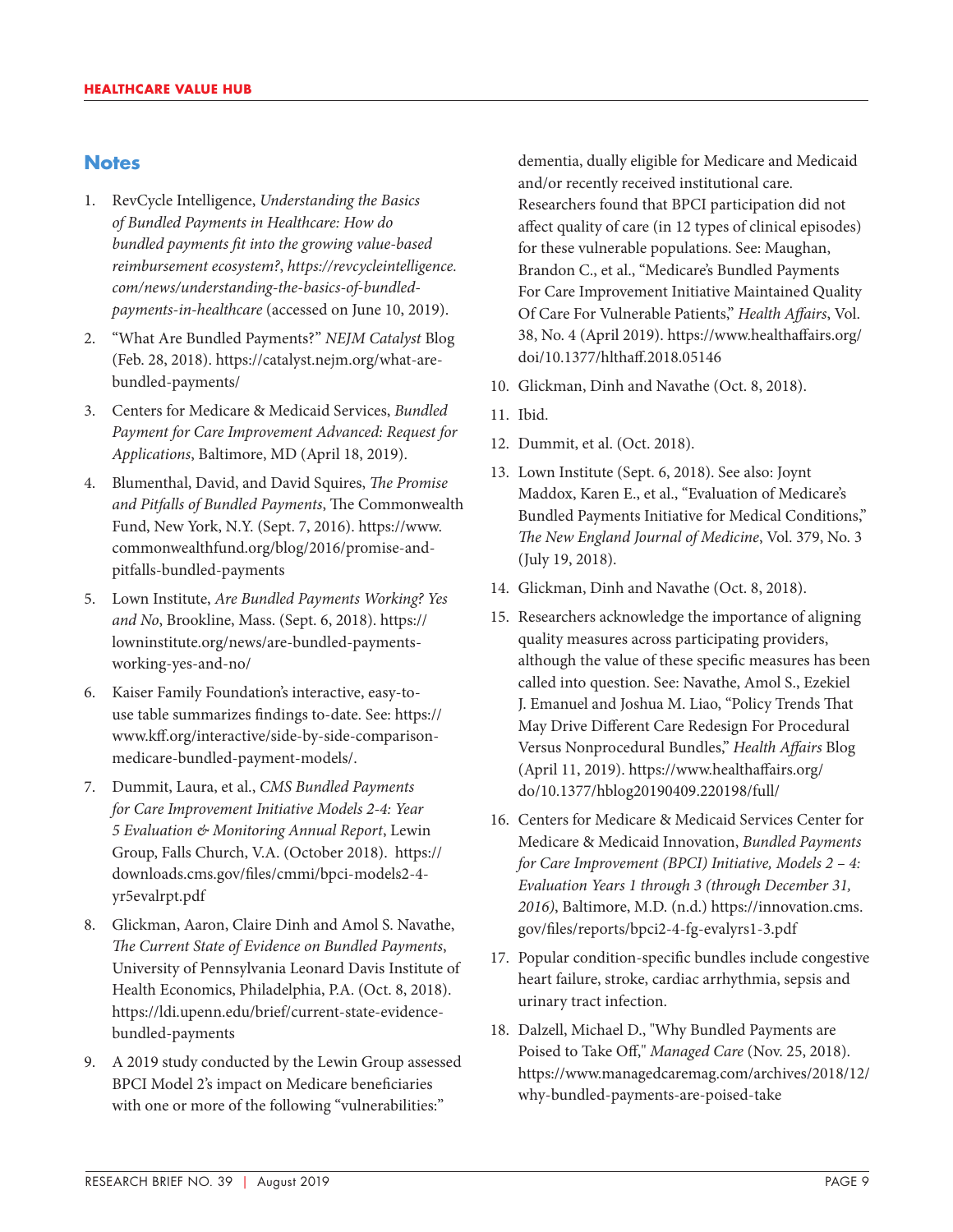- 19. Glickman, Dinh and Navathe (Oct. 8, 2018).
- 20. Finkelstein, Amy, et al., *The Impact of Bundled Payments on Medicare Spending, Utilization, and Quality in the United States*, Abdul Latif Jameel Poverty Action Lab, Cambridge, Mass. (Sept. 4, 2018). [https://www.povertyactionlab.org/evaluation/impact](https://www.povertyactionlab.org/evaluation/impact-bundled-payments-medicare-spending-utilization-and-quality-united-states)[bundled-payments-medicare-spending-utilization](https://www.povertyactionlab.org/evaluation/impact-bundled-payments-medicare-spending-utilization-and-quality-united-states)[and-quality-united-states](https://www.povertyactionlab.org/evaluation/impact-bundled-payments-medicare-spending-utilization-and-quality-united-states)
- 21. Glickman, Dinh and Navathe (Oct. 8, 2018).
- 22. Finkelstein, et al. (Sept. 4, 2018).
- 23. Centers for Medicare & Medicaid Services, *Oncology Care Model*, Baltimore, M.D. (n.d.). [https://](https://innovation.cms.gov/initiatives/oncology-care/) [innovation.cms.gov/initiatives/oncology-care/](https://innovation.cms.gov/initiatives/oncology-care/)
- 24. Centers for Medicare & Medicaid Services Center for Medicare & Medicaid Innovation, *Evaluation of the Oncology Care Model: Performance Period One*, Baltimore, M.D. (n.d.) [https://innovation.cms.gov/](https://innovation.cms.gov/Files/reports/ocm-secondannualeval-pp1-fg.pdf) [Files/reports/ocm-secondannualeval-pp1-fg.pdf](https://innovation.cms.gov/Files/reports/ocm-secondannualeval-pp1-fg.pdf)
- 25. A 2019 blog in *Health Affairs* explains critical aspects for future OCM evaluations: [https://www.](https://www.healthaffairs.org/do/10.1377/hblog20190212.101448/full/) [healthaffairs.org/do/10.1377/hblog20190212.101448/](https://www.healthaffairs.org/do/10.1377/hblog20190212.101448/full/) [full/](https://www.healthaffairs.org/do/10.1377/hblog20190212.101448/full/)
- 26. To download, visit: [https://inspire.changehealthcare.](https://inspire.changehealthcare.com/stateVBRstudy) [com/stateVBRstudy](https://inspire.changehealthcare.com/stateVBRstudy) See also: [https://www.](https://www.changehealthcare.com/docs/default-source/press-release/change_healthcare_value-based_care_in_america_state-by-state_infographic.pdf?sfvrsn=9217b232_2) [changehealthcare.com/docs/default-source/](https://www.changehealthcare.com/docs/default-source/press-release/change_healthcare_value-based_care_in_america_state-by-state_infographic.pdf?sfvrsn=9217b232_2) [press-release/change\\_healthcare\\_value-based\\_](https://www.changehealthcare.com/docs/default-source/press-release/change_healthcare_value-based_care_in_america_state-by-state_infographic.pdf?sfvrsn=9217b232_2) [care\\_in\\_america\\_state-by-state\\_infographic.](https://www.changehealthcare.com/docs/default-source/press-release/change_healthcare_value-based_care_in_america_state-by-state_infographic.pdf?sfvrsn=9217b232_2) [pdf?sfvrsn=9217b232\\_2](https://www.changehealthcare.com/docs/default-source/press-release/change_healthcare_value-based_care_in_america_state-by-state_infographic.pdf?sfvrsn=9217b232_2)
- 27. Tenncare, *Model Test Project Narrative* (n.d.) [https://](https://www.tn.gov/content/dam/tn/tenncare/documents2/ProjectNarrativeTNSIMgrant.pdf) [www.tn.gov/content/dam/tn/tenncare/documents2/](https://www.tn.gov/content/dam/tn/tenncare/documents2/ProjectNarrativeTNSIMgrant.pdf) [ProjectNarrativeTNSIMgrant.pdf](https://www.tn.gov/content/dam/tn/tenncare/documents2/ProjectNarrativeTNSIMgrant.pdf)
- 28. [https://www.tn.gov/content/dam/tn/tenncare/](https://www.tn.gov/content/dam/tn/tenncare/documents2/ProgramDescription.pdf) [documents2/ProgramDescription.pdf](https://www.tn.gov/content/dam/tn/tenncare/documents2/ProgramDescription.pdf). See also: [https://mailchi.mp/70d386fa1a5b/episodes-of](https://mailchi.mp/70d386fa1a5b/episodes-of-care-pausing-future-episode-design-annual-episodes-design-feedback-session-presentation-slides?e=72de562267)[care-pausing-future-episode-design-annual](https://mailchi.mp/70d386fa1a5b/episodes-of-care-pausing-future-episode-design-annual-episodes-design-feedback-session-presentation-slides?e=72de562267)[episodes-design-feedback-session-presentation](https://mailchi.mp/70d386fa1a5b/episodes-of-care-pausing-future-episode-design-annual-episodes-design-feedback-session-presentation-slides?e=72de562267)[slides?e=72de562267](https://mailchi.mp/70d386fa1a5b/episodes-of-care-pausing-future-episode-design-annual-episodes-design-feedback-session-presentation-slides?e=72de562267)
- 29. Change Healthcare, *Value-Based Care in America: State-by-State* (2019). [https://inspire.](https://inspire.changehealthcare.com/stateVBRstudy) [changehealthcare.com/stateVBRstudy](https://inspire.changehealthcare.com/stateVBRstudy)
- 30. Tennessee Medical Association, *Retrospective Episodes of Care*, Nashville, T.N. (n.d.). [https://www.tnmed.](https://www.tnmed.org/TMA/Issues/Retrospective_Episodes_of_Care.aspx?WebsiteKey=d3f4c24b-0587-43f9-9671-02683da3720f)

[org/TMA/Issues/Retrospective\\_Episodes\\_of\\_Care.](https://www.tnmed.org/TMA/Issues/Retrospective_Episodes_of_Care.aspx?WebsiteKey=d3f4c24b-0587-43f9-9671-02683da3720f) [aspx?WebsiteKey=d3f4c24b-0587-43f9-9671-](https://www.tnmed.org/TMA/Issues/Retrospective_Episodes_of_Care.aspx?WebsiteKey=d3f4c24b-0587-43f9-9671-02683da3720f) [02683da3720f](https://www.tnmed.org/TMA/Issues/Retrospective_Episodes_of_Care.aspx?WebsiteKey=d3f4c24b-0587-43f9-9671-02683da3720f)

- 31. [https://www.tn.gov/content/dam/tn/tenncare/](https://www.tn.gov/content/dam/tn/tenncare/documents2/TennCareEpisodes2017Results.pdf) [documents2/TennCareEpisodes2017Results.pdf](https://www.tn.gov/content/dam/tn/tenncare/documents2/TennCareEpisodes2017Results.pdf)
- 32. In 2017, provider penalties exceeded rewards for the following bundles: total joint replacement, cholecystectomy, colonoscopy, chronic obstructive pulmonary disease (COPD), acute percutaneous coronary intervention (PCI), urinary tract infection (both inpatient and outpatient), congestive heart failure (CHF), oppositional defiance disorder (ODD), coronary artery bypass graft (CABG) and bariatric surgery. See: Ibid.
- 33. Bailit, Burns and Houy (May 2013).
- 34. Participants have since expanded to include Centene/Ambetter, the Arkansas State Employee and Public School Employee Plan, Walmart, HealthSCOPE and Arkansas Superior Select. See: Arkansas Health Care Payment Improvement Initiative, *A Spotlight on the 3rd Annual Statewide Tracking Report* (April 2018). [https://achi.net/wp](https://achi.net/wp-content/uploads/2018/10/3rd-Annual-Statewide-Tracking-Report-Infographic.pdf)[content/uploads/2018/10/3rd-Annual-Statewide-](https://achi.net/wp-content/uploads/2018/10/3rd-Annual-Statewide-Tracking-Report-Infographic.pdf)[Tracking-Report-Infographic.pdf](https://achi.net/wp-content/uploads/2018/10/3rd-Annual-Statewide-Tracking-Report-Infographic.pdf)
- 35. Ibid.
- 36. As of 2019, episode-based payments apply to the following four conditions—upper respiratory infection (URI), congestive heart failure, chronic obstructive pulmonary disease (COPD) and asthma—and seven procedures—perinatal care, hip and knee replacement, colonoscopy, cholecystectomy (gallbladder removal), tonsillectomy, coronary artery bypass grafting and percutaneous coronary intervention (PCI). Episode payments for two behavioral health conditions attention deficit hyperactivity disorder (ADHD) and oppositional defiance disorder (ODD)—ceased in 2018. Arkansas Medicaid and Blue Cross Blue Shield of Arkansas are considering developing additional episodes, including: appendectomy, uncomplicated pediatric pneumonia, hysterectomy and urinary tract infection when an ER visit is involved. See: Ibid.